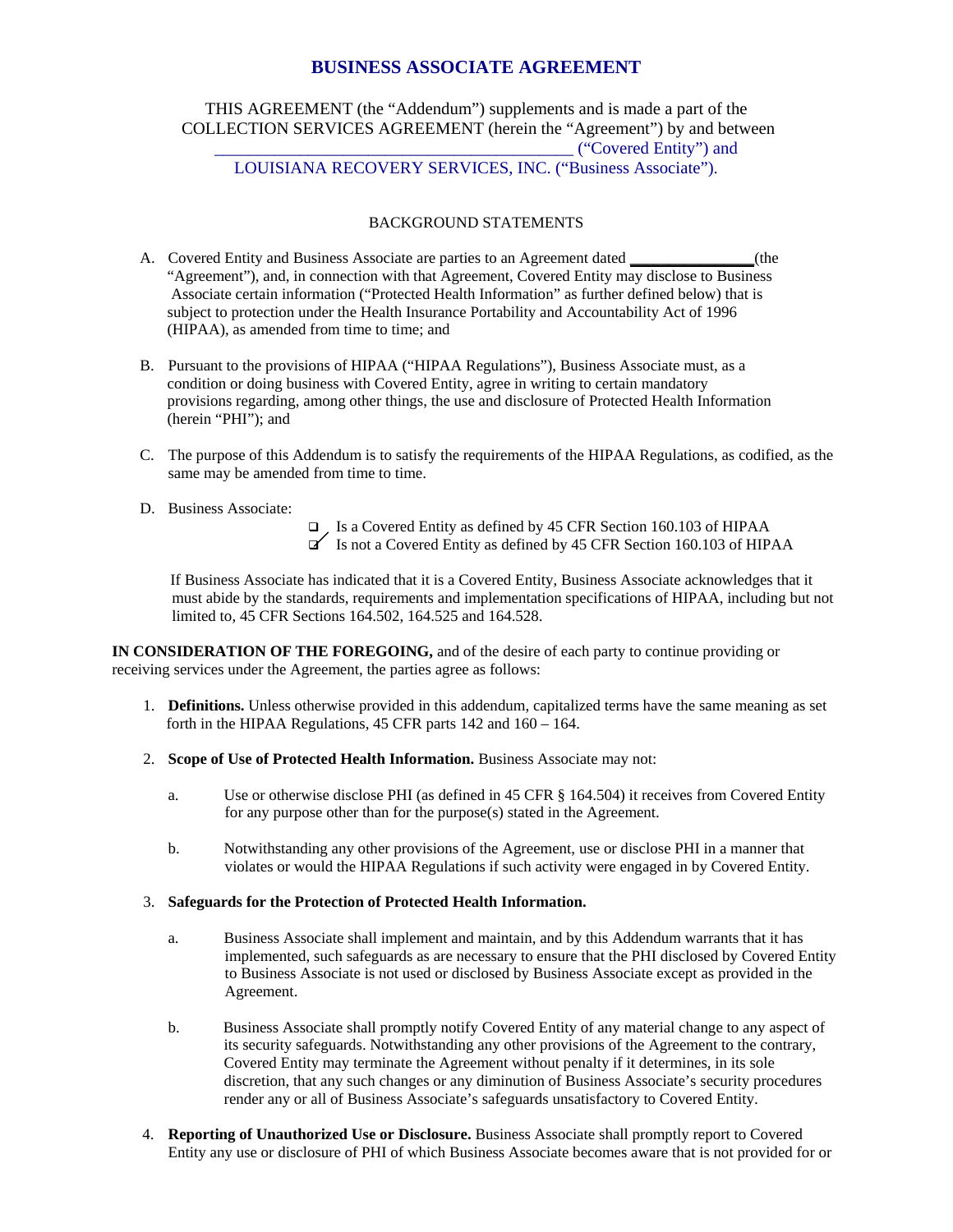permitted in the Agreement. Business Associate shall permit Covered Entity to investigate any such report and to examine Business Associate's premises, records and practices.

# 5. **Uses of Open Communication Channels; Encryption.**

- a. Business Associate may not transmit PHI over the Internet or any other insecure or open communication channel unless such information in encrypted or otherwise safeguarded using procedures no less stringent than those described in 45 CFR § 142.308(d).
- b. If Business Associate stores or maintains PHI in encrypted form, Business Associate shall, promptly at Covered Entity's request, provide Covered Entity with the key or keys to decrypt such information.

### 6. **Authorized Alteration of Protected Health Information.**

- a. Business Associate acknowledges that the HIPAA Regulations require Covered Entity to provide access to PHI to the subject of that information if and when Business Associate makes any material alteration to such information. Further, Business Associate acknowledges that it must comply with those provisions of the HIPAA Regulations allowing the subject of PHI to review and/or amend that individual's PHI. For purposes of this section, "Material Alteration" means any addition, deletion or change to the protected Health Information of any subject other than the addition of indexing, coding or other administrative identifiers for the purpose of facilitating the identification or processing of such information.
- b. Business Associate shall provide Covered Entity with notice of each material alteration in any Protected Health Information and shall cooperate promptly with Covered Entity in responding to any request made by any subject of such information to Covered Entity to inspect and/or copy such information. Any notice to a party hereto pursuant to this Addendum shall be given in writing by certified or registered mail, return receipt requested, addressed as follows:

| If to Covered Entity: |                                                                                                                                          |
|-----------------------|------------------------------------------------------------------------------------------------------------------------------------------|
|                       | Attn:                                                                                                                                    |
|                       | If to Business Associate: Louisiana Recovery Services, Inc.<br>1304 Bertrand Drive, Suite F-4 Lafayette, LA 70506<br>Attn: Robin Sonnier |

The parties shall hereafter notify each other in accordance herewith of any change of address to which notice is required to be sent.

- c. Business Associate may not deny Covered Entity access to any such information, if in Covered Entity's sole discretion; such information must be made available to the subject seeking access to it.
- d. Business Associate shall promptly incorporate all amendments or corrections to Protected Health information when notified by Covered Entity that such information is inaccurate or incomplete.

#### 7. **Audits, Inspection and Enforcement.**

- a. From time to time upon reasonable notice, Covered Entity may inspect the facilities, systems, books and records of Business Associate to monitor compliance with this Addendum. Business Associate shall promptly remedy any violation of any term of this addendum and shall certify the same to Covered Entity in writing. The fact that Covered Entity inspects, or fails to inspect, or has the right to inspect Business Associate's facilities, systems and procedures does not relieve Business Associate of its responsibility to comply with this Addendum. Nor does Covered Entity's failure to detect, or to call Business Associate's attention to upon detecting, or to require remediation of any unsatisfactory practice constitute acceptance of such practice or a waiver of Covered Entity's enforcement rights.
- b. Business Associate agrees to make its internal practices, books and records relating to the use and disclosure of Protected Health Information available to the United States Department of Health